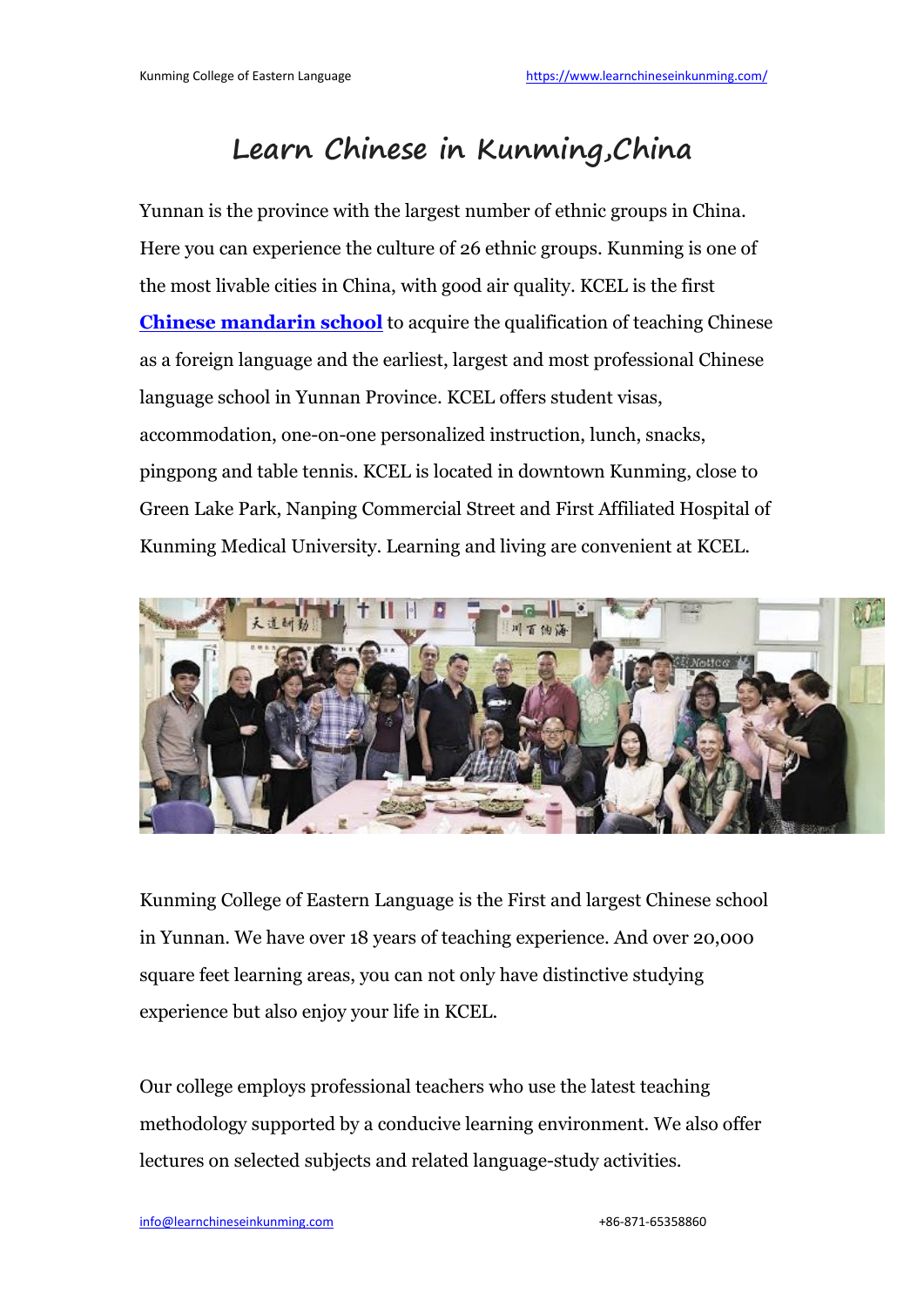College services are available to a range of international and overseas students. Our courses are designed to meet our students' needs. In addition to regular and extra-curricular classes, we provide many opportunities to practice the language and immerse one's self in the local culture.

Kunming College of Eastern Language coordinates Advanced Learning programs with well-known Universities throughout China. International students who have studied Mandarin and successfully completed the HSK examination will be recommended to these universities to study fora Bachelor's or Master's degree or a Ph.D.

#### **Featured Course&Program**



#### **One on one Chinese teaching**

Chinese class is a customized program, a student can make their own study plan and course schedule under our teachers' help. One-on-one class gives students the opportunity to study...

#### **One on Two mandarin lesson**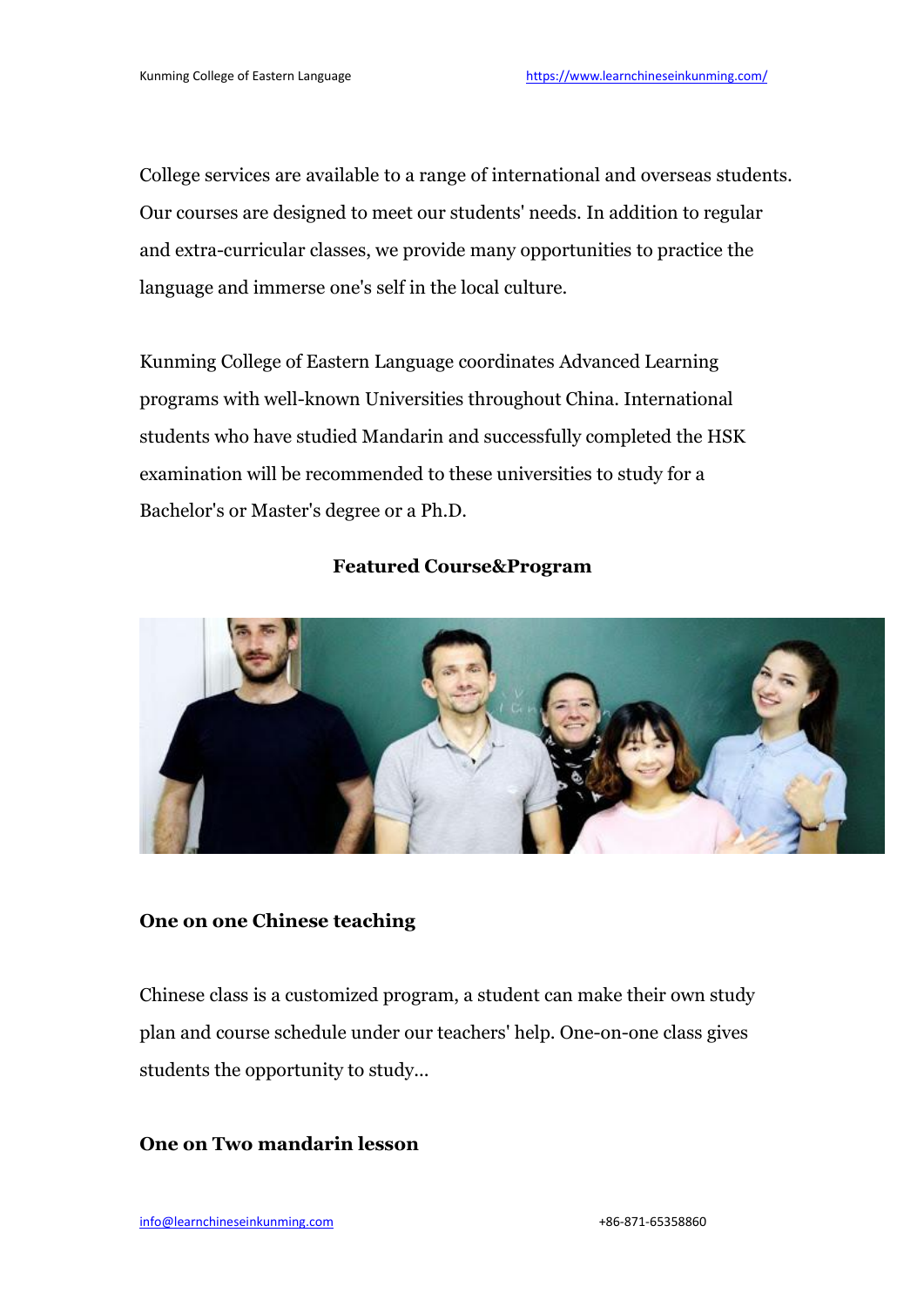If you are a couple, good friends, or relatives. Or you can temporarily combine with another classmate. One on two will be your best choice.

## **Small Group Chinese language class**

KCEL provides all kinds of small group Chinese class - beginner, elementary, intermediate, advanced Chinese; HSK test; business Chinese, Chinese culture (Kungfu, cook, paint, calligraphy, tea ceremony)

# **VIP Chinese Immersion Program**

KCEL provides 24hrs Chinese language immersion program, which is designed for people who have business or study purpose that needs to grasp Chinese in a very short time. There will be different teachers accompany you and talk Chinese with you all day.

### **Short Term Intensive Chinese Immersion Program**

This program can be started at any time, you can customize your own study schedule. If you missed our new semester start time, or want to study for just a short period of time, this program is just designed for you.

### **Summer Intensive Chinese Program**

**[KCEL](https://www.learnchineseinkunming.com/about/campus.html)**'s Chinese summer camp intensifies the curriculum to create a good language environment for students to improve their listening, speaking, reading and writing skills in the short term.